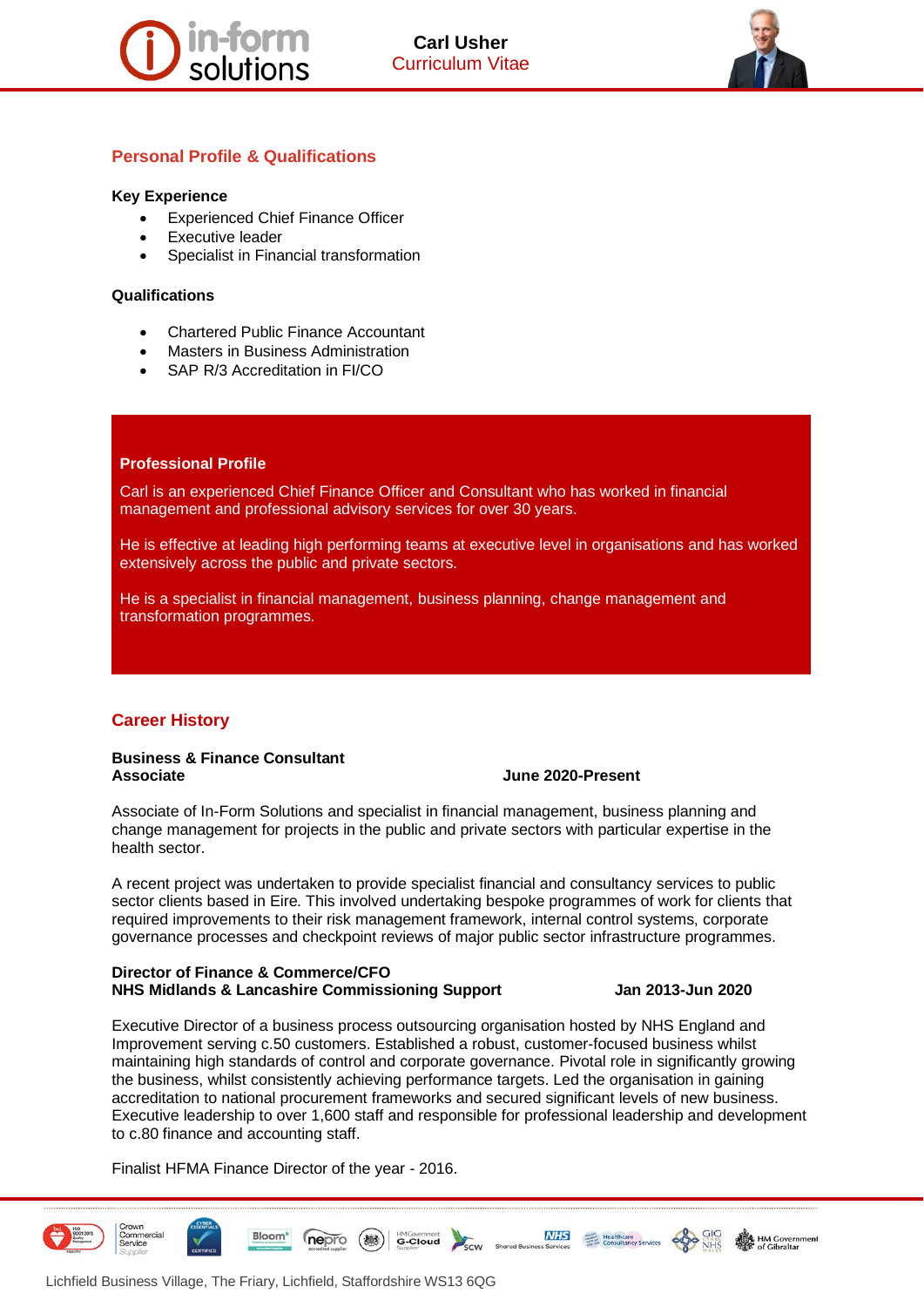



#### **Capricorn Advisory Services Dec 2008-Nov 2012**

Financial management and business adviser undertaking projects in the public and private sector.

## **Commissioning Support (NHS) – Financial Strategy and Planning (Jul 12 – Dec 12)**

Assisting 2 organisations with their full business case in readiness for commercial operations.

### **South London Cluster (NHS) – Financial Governance Framework (May 12 – Jun 12)**

Production of Standing Orders, Prime Financial Policies, Scheme of Delegation, Committee Terms of Reference and Conflicts of Interest policy for 12 CCGs covering South London.

## **Staffordshire Commissioning Support (NHS) – Financial Strategy & Planning (Feb 12-Apr 12)**

Interim Finance Director leading the development of the business plan as part of the Department of Health's detailed business assessment of commercial capability.

### **Marketing Strategy Development, SME Business (Dec 11-Jan 12)**

Developing and implementing of a digital marketing strategy and social media campaigns resulting in a significant increase in reach to potential customers and doubling of daily traffic to the retail website.

### **Shared Services Advisor (Central Government) (Oct 11 – Nov 11)**

Assisting with the production of a major business development proposal for outsourcing of shared services in response to a government procurement exercise. Particular focus on financial projections, pricing and KPIs.

#### **Financial Control & Governance Project, NHS South West London (Mar 11 – Sep 11):**

Managed completion of five sets of annual accounts, all receiving an unqualified external audit opinion. Established a new governance framework (Standing Orders, SFIs and Delegations) under tight timescales.

### **Finance Programme Manager, Department for Transport, London (Jun 09 – Feb 11):**

Programme Lead for a back-office review to significantly improve the efficiency of finance business processes and redesign of the finance function. Identifying cost saving opportunities of 33% (£9.4 million), building the business case for change and providing change management advice and assistance with implementation.

### *Deputy Finance Director, Driving Standards Agency, Nottingham (May 08 – May 09):*

Operational lead for finance and procurement function (40 staff). Initiated cost reduction in response to an economic downturn, restructured the finance function, implemented purchase to pay process improvements, improved business planning and reporting, pricing, identified VFM initiatives and secured improvements from shared financial services.

### **Principal Advisor KPMG LLP Financial Management Advisory Services Jan 1999-Nov 2008**

HM Government

Specialist in financial management transformation including finance function reviews, process optimisation, benchmarking, management information, integration, performance improvement, capital investment appraisal and change/programme/project management. Author of national research into the challenges and opportunities for developing leading practice finance functions in the health sector. Helped aspirant foundation trusts to improve their finance functions.

**NHS** 

Experienced leader of high performing multi-disciplinary teams, responsible for coaching and mentoring in both a line role and project environment. Significant experience of business development, including production of over 80 high quality proposals across a variety of sectors.

**HMGovernment**<br>G-Cloud

Bloom<sup>\*</sup>

nepro

(选择)